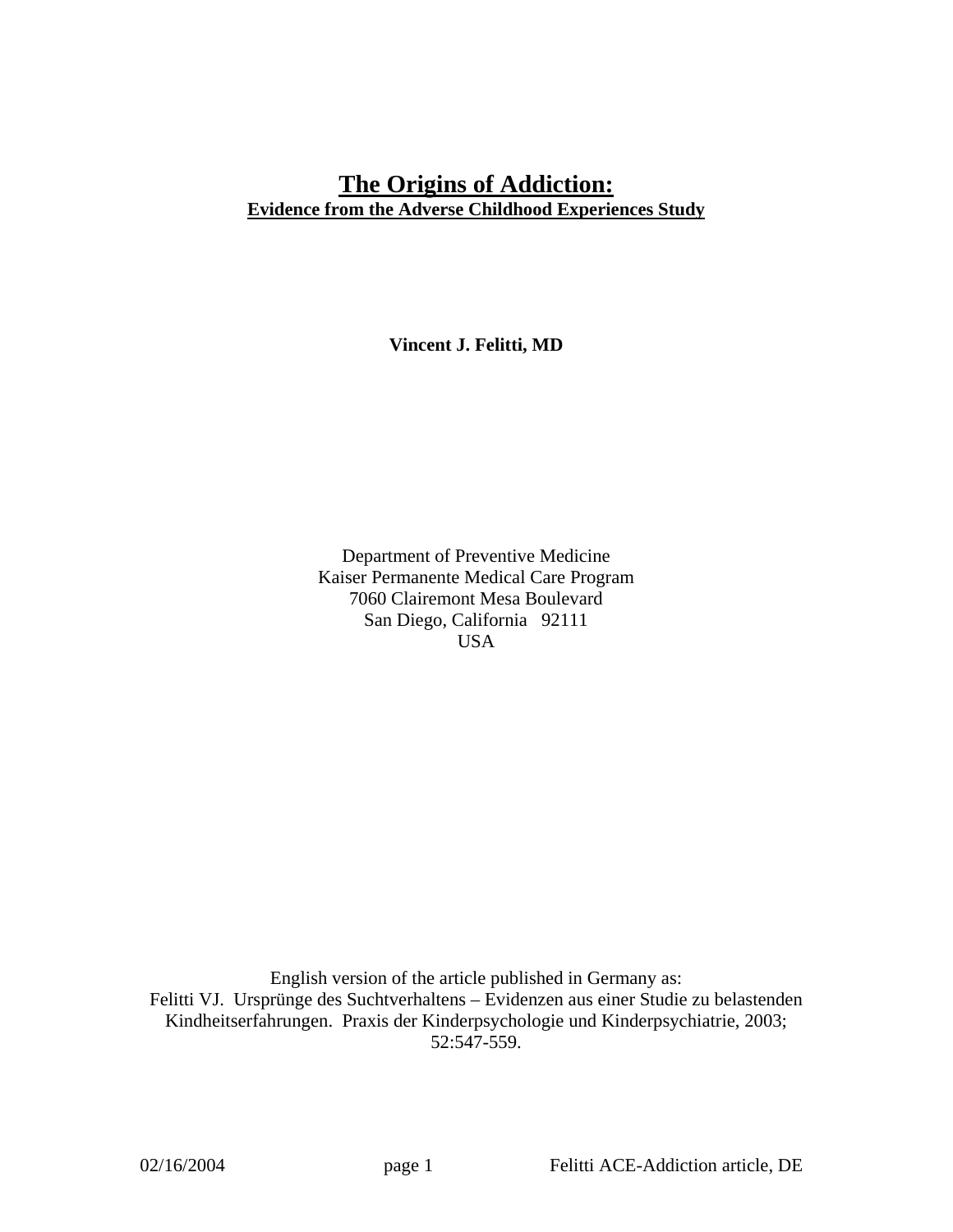# **The Origins of Addiction: Evidence from the Adverse Childhood Experiences Study**

*"In my beginning is my end."*  T.S. Eliot, "Four Quartets" <sup>1</sup>

# **ABSTRACT:**

A population-based analysis of over 17,000 middle-class American adults undergoing comprehensive, biopsychosocial medical evaluation indicates that three common categories of addiction are strongly related in a proportionate manner to several specific categories of adverse experiences during childhood. This, coupled with related information, suggests that the basic cause of addiction is predominantly experiencedependent during childhood and not substance-dependent. This challenge to the usual concept of the cause of addictions has significant implications for medical practice and for treatment programs.

#### **Purpose**:

My intent is to challenge the usual concept of addiction with new evidence from a population-based clinical study of over 17,000 adult, middle-class Americans. The usual concept of addiction essentially states that the compulsive use of 'addictive' substances is in some way caused by properties intrinsic to their molecular structure. This view confuses mechanism with cause. Because any accepted explanation of addiction has social, medical, therapeutic, and legal implications, the way one understands addiction is important. Confusing mechanism with basic cause quickly leads one down a path that is misleading. Here, new data is presented to stimulate rethinking the basis of addiction.

## **Background**:

The information I present comes from the Adverse Childhood Experiences (ACE) Study.<sup>2</sup> The ACE Study deals with the basic causes underlying the 10 most common causes of death in America; addiction is only one of several outcomes studied.

In the mid-1980s, physicians in Kaiser Permanente's Department of Preventive Medicine in San Diego discovered that patients successfully losing weight in the Weight Program were the most likely to drop out. This unexpected observation led to our discovery that overeating and obesity were often being used unconsciously as protective solutions to unrecognized problems dating back to childhood.<sup>3,4</sup> Counterintuitively, obesity provided hidden benefits: it often was sexually, physically, or emotionally protective.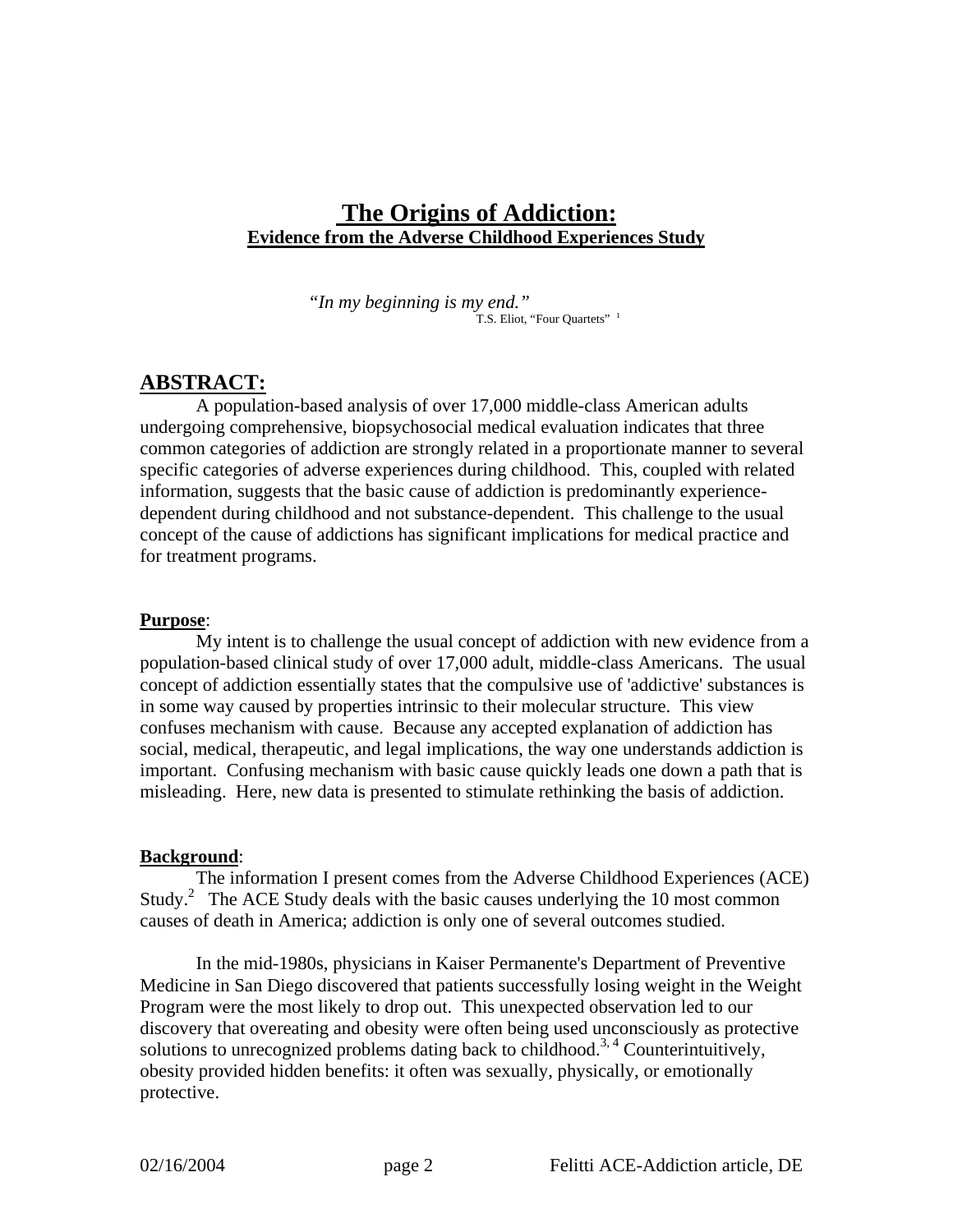Our discovery that public health problems like obesity could also be personal solutions, and our finding an unexpectedly high prevalence of adverse childhood experiences in our middle class adult population, led to collaboration with the Centers for Disease Control (CDC) to document their prevalence and to study the implications of these unexpected clinical observations. I am deeply indebted to my colleague, Robert F. Anda MD, who skillfully designed the Adverse Childhood Experiences (ACE) Study in an epidemiologically sound manner, and whose group at CDC analyzed several hundred thousand pages of patient data to produce the data we have published.

Many of our obese patients had previously been heavy drinkers, heavy smokers, or users of illicit drugs. Of what relevance are these observations; do they imply some unspecified innate tendency to addiction? Is addiction genetic, as some have proposed for alcoholism? Is addiction a biomedical disease, a personality disorder, or something different? Are diseases and personality disorders separable, or are they ultimately related? What does one make of the dramatic recent findings in neurobiology that seem to promise a neurochemical explanation for addiction? Why does only a small percent of persons exposed to addictive substances become compulsive users?

Although the problem of narcotic addiction has led to extensive legislative attempts at eradication, its prevalence has not abated over the past century. However, the distribution pattern of narcotic use within the population has radically changed, attracting significant political attention and governmental action.<sup>5</sup> The inability to control addiction by these major, well-intended governmental efforts has drawn thoughtful and challenging commentary from a number of different viewpoints.<sup>6,7</sup>

In our detailed study of over 17,000 middle-class American adults of diverse ethnicity, we found that the compulsive use of nicotine, alcohol, and injected street drugs increases proportionally in a strong, graded, dose-response manner that closely parallels the intensity of adverse life experiences during childhood. This of course supports old psychoanalytic views and is at odds with current concepts, including those of biological psychiatry, drug-treatment programs, and drug-eradication programs. Our findings are disturbing to some because they imply that the basic causes of addiction lie within *us* and the way we treat each other, not in drug dealers or dangerous chemicals. They suggest that billions of dollars have been spent everywhere except where the answer is to be found.

#### **Study design:**

Kaiser Permanente (KP) is the largest prepaid, non-profit, healthcare delivery system in the United States; there are 500,000 KP members in San Diego, approximately 30% of the greater metropolitan population. We invited 26,000 consecutive adults voluntarily seeking comprehensive medical evaluation in the Department of Preventive Medicine to help us understand how events in childhood might later affect health status in adult life. Seventy percent agreed, understanding the information obtained was anonymous and would not become part of their medical records. Our cohort population was 80% white including Hispanic, 10% black, and 10% Asian. Their average age was 57 years; 74% had been to college, 44% had graduated college; 49.5% were men. In any four-year period, 81% of all adult Kaiser Health Plan members seek such medical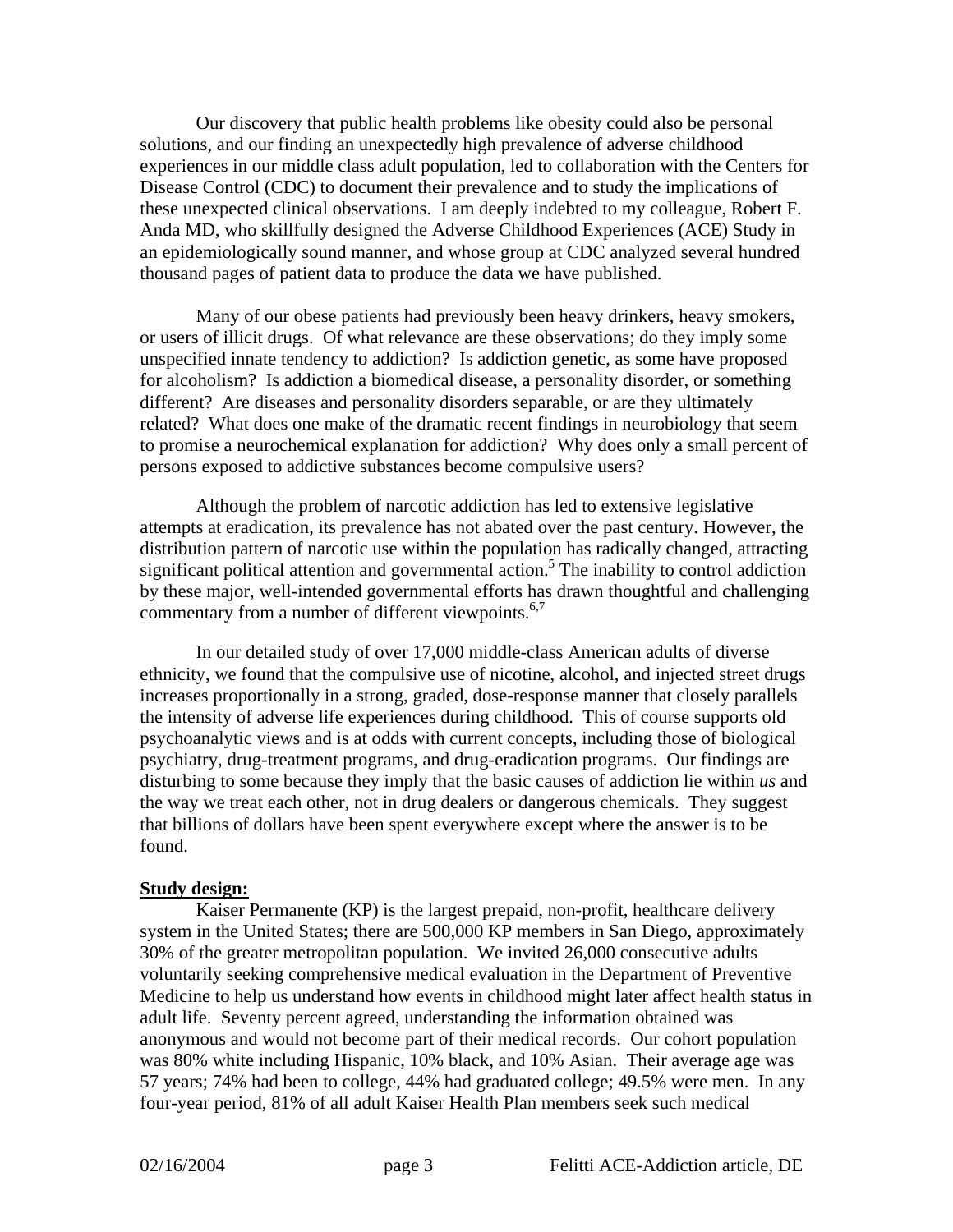evaluation; there is no reason to believe that selection bias is a significant factor in the Study. The Study was carried out in two waves, to allow mid point correction if necessary. Further details of Study design are described in our initial publication.<sup>2</sup>

The ACE Study compares adverse childhood experiences against adult health status, on average a half-century later. The experiences studied were eight categories of adverse childhood experience commonly observed in the Weight Program. The prevalence of each category is stated in parentheses. The categories are:

- recurrent and severe physical abuse  $(11\%)$
- recurrent and severe emotional abuse (11%)
- contact sexual abuse (22%) growing up in a household with:
- an alcoholic or drug-user  $(25%)$
- a member being imprisoned  $(3%)$
- a mentally ill, chronically depressed, or institutionalized member (19%)
- the mother being treated violently  $(12\%)$
- both biological parents *not* being present (22%)

The scoring system is simple: exposure during childhood or adolescence to any category of ACE was scored as one point. Multiple exposures within a category were not scored: one alcoholic within a household counted the same as an alcoholic and a drug user; if anything, this tends to understate our findings. The ACE Score therefore can range from 0 to 8. Less than half of this middle-class population had an ACE Score of 0; one in fourteen had an ACE Score of 4 or more.

In retrospect, an initial design flaw was not scoring subtle issues like low-level neglect and lack of interest in a child who is otherwise the recipient of adequate physical care. This omission will not affect the interpretation of our First Wave findings, and may explain the presence of some unexpected outcomes in persons having ACE Score zero. Emotional neglect was studied in the Second Wave.

The ACE Study contains a prospective arm: the starting cohort is being followed forward in time to match adverse childhood experiences against current doctor office visits, emergency department visits, pharmacy costs, hospitalizations, and death. Publication of these analyses soon will begin.

## **Findings**:

Our overall findings, presented extensively in the American literature, demonstrate that:

- Adverse childhood experiences are surprisingly common, although typically concealed and unrecognized.
- ACEs still have a profound effect 50 years later, although now transformed from psychosocial experience into organic disease, social malfunction, and mental illness.
- Adverse childhood experiences are the main determinant of the health and social well-being of the nation.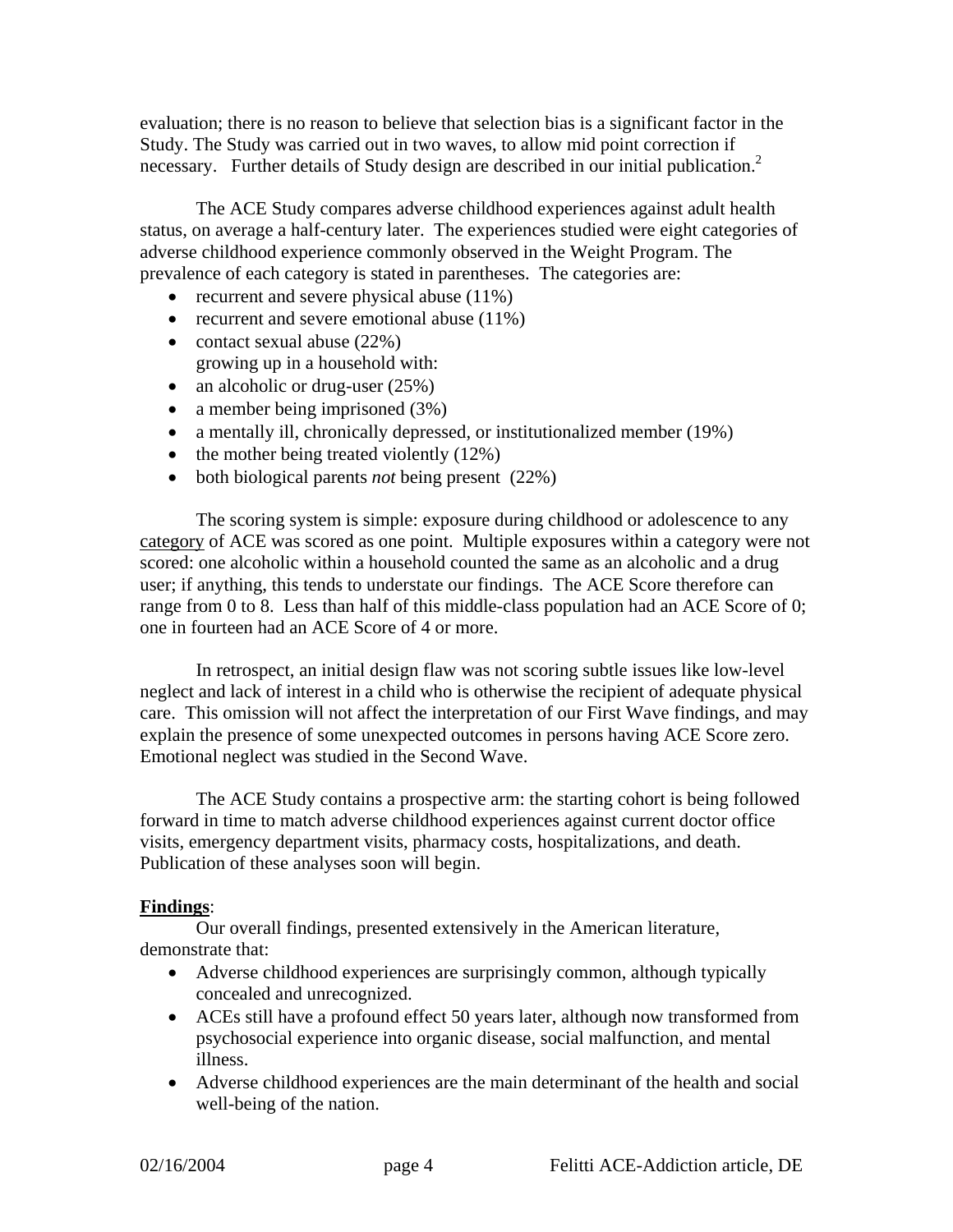Our overall findings challenge conventional views, some of which are clearly defensive. They also provide opportunities for new approaches to some of our most difficult public health problems. Findings from the ACE Study provide insights into changes that are needed in pediatrics and adult medicine, which expectedly will have a significant impact on the cost and effectiveness of medical care.

Our intent here is to present our findings only as they relate to the problem of addiction, using nicotine, alcohol, and injected illicit drugs as examples of substances that are commonly viewed as 'addicting'. If we know *why* things happen and *how*, then we may have a new basis for prevention.

#### Smoking:

Smoking tobacco has come under heavy opposition in the United States, particularly in southern California where the ACE Study was carried out. Whereas at one time most men and many women smoked, only a minority does so now; it is illegal to smoke in office buildings, public transportation, restaurants, bars, and in most areas of hotels.

When we studied current smokers, we found that smoking had a strong, graded relationship to adverse childhood experiences. Figure 1 illustrates this clearly. The *p* value for this and all other data displays is .001 or better.

This stepwise 250% increase in the likelihood of an ACE Score 6 child being a



## **ACE Score vs. Smoking**

current smoker, compared to an ACE Score 0 child, is generally not known.<sup>8</sup> This simple observation has profound implications that illustrate the psychoactive *benefits* of nicotine<sup>9</sup>; this information has largely been lost in the public health onslaught against smoking, but is important in understanding the intractable nature of smoking in many people.<sup>10, 11, 12, 13</sup>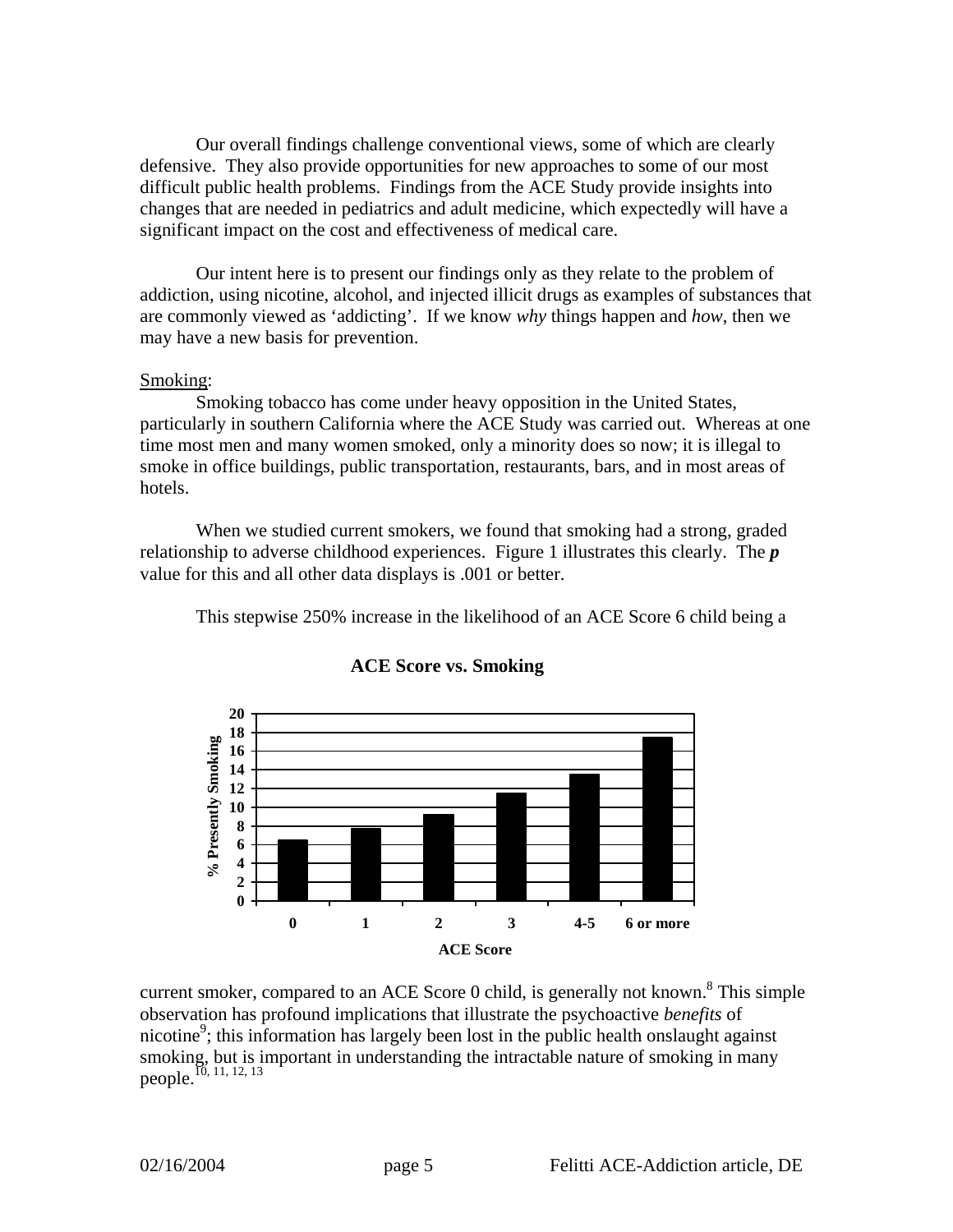When we match the prevalence of adult chronic bronchitis and emphysema against ACEs, we again see a strong dose-response relationship. We thereby proceed from the relationship of adverse childhood experiences to a health-risk behavior to their relationship with an organic disease. In other words, Figure 2 illustrates the conversion of emotional stressors into an organic disease, through the intermediary mechanism of an emotionally beneficial (although medically unsafe) behavior.





#### Alcoholism:

One's own alcoholism is not easily or comfortably acknowledged; therefore, when we asked our Study cohort if they had ever considered themselves to be alcoholic, we felt that *Yes* answers probably understated the truth, making the effect even stronger than is shown. The relationship of self-acknowledged alcoholism to adverse childhood experiences is depicted in Figure 3. Here we see that more than a 500% increase in adult alcoholism is related in a strong, graded manner to adverse childhood experiences.<sup>14</sup>



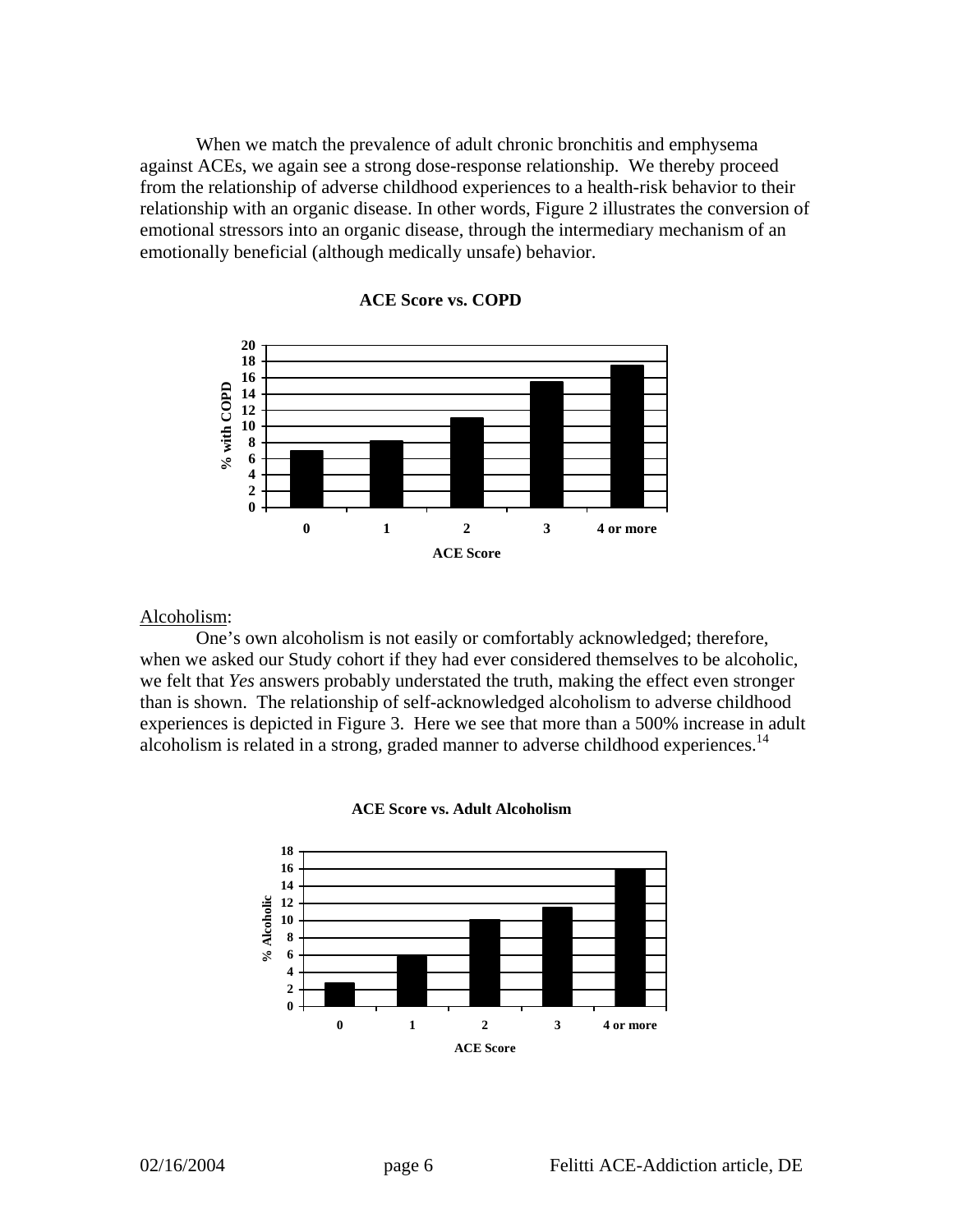# **Injection of illegal drugs:**

In the United States, the most commonly injected street drugs are heroin and methamphetamine. Methamphetamine has the interesting property of being closely related to amphetamine, the first anti-depressant introduced by Ciba Pharmaceuticals in 1932. When we studied the relation of injecting illicit drugs to adverse childhood experiences, we again found a similar dose-response pattern; the likelihood of injection of street drugs increases strongly and in a graded fashion as the ACE Score increases. (Figure 4) At the extremes of ACE Score, the figures for injected drug use are even more powerful. For instance, a male child with an ACE Score of 6, when compared to a male child with an ACE Score of 0, has a 46-fold (4,600%) increase in the likelihood of becoming an injection drug user sometime later in life.



# **ACE Score vs. Injected Drug Use**

# **Discussion**:

Although awareness of the hazards of smoking is now near universal, and has caused a significant reduction in smoking, in recent years the prevalence of smoking has remained largely unchanged. In fact, the association between ACE Score and smoking is stronger in age cohorts born after the Surgeon General's Report on Smoking. Do current smokers now represent a core of individuals who have a more profound need for the psychoactive benefits of nicotine than those who have given up smoking? Our clinical experience<sup>12</sup> and data from the ACE Study suggest this as a likely possibility. Certainly, there is good evidence of the psychoactive benefits of nicotine for moderating anger, anxiety, and hunger. $9-12$ 

Alcohol is well accepted as a psychoactive agent. This obvious explanation of alcoholism is now sometimes rejected in favor of a proposed genetic causality. Certainly, alcoholism may be familial, as is language spoken. Our findings support an experiential and psychodynamic explanation for alcoholism, although this may well be moderated by genetic and metabolic differences between races and individuals.

Analysis of our Study data for injected drug use shows a powerful relation to ACEs. Population Attributable Risk**\*** (PAR) analysis shows that 78% of drug injection by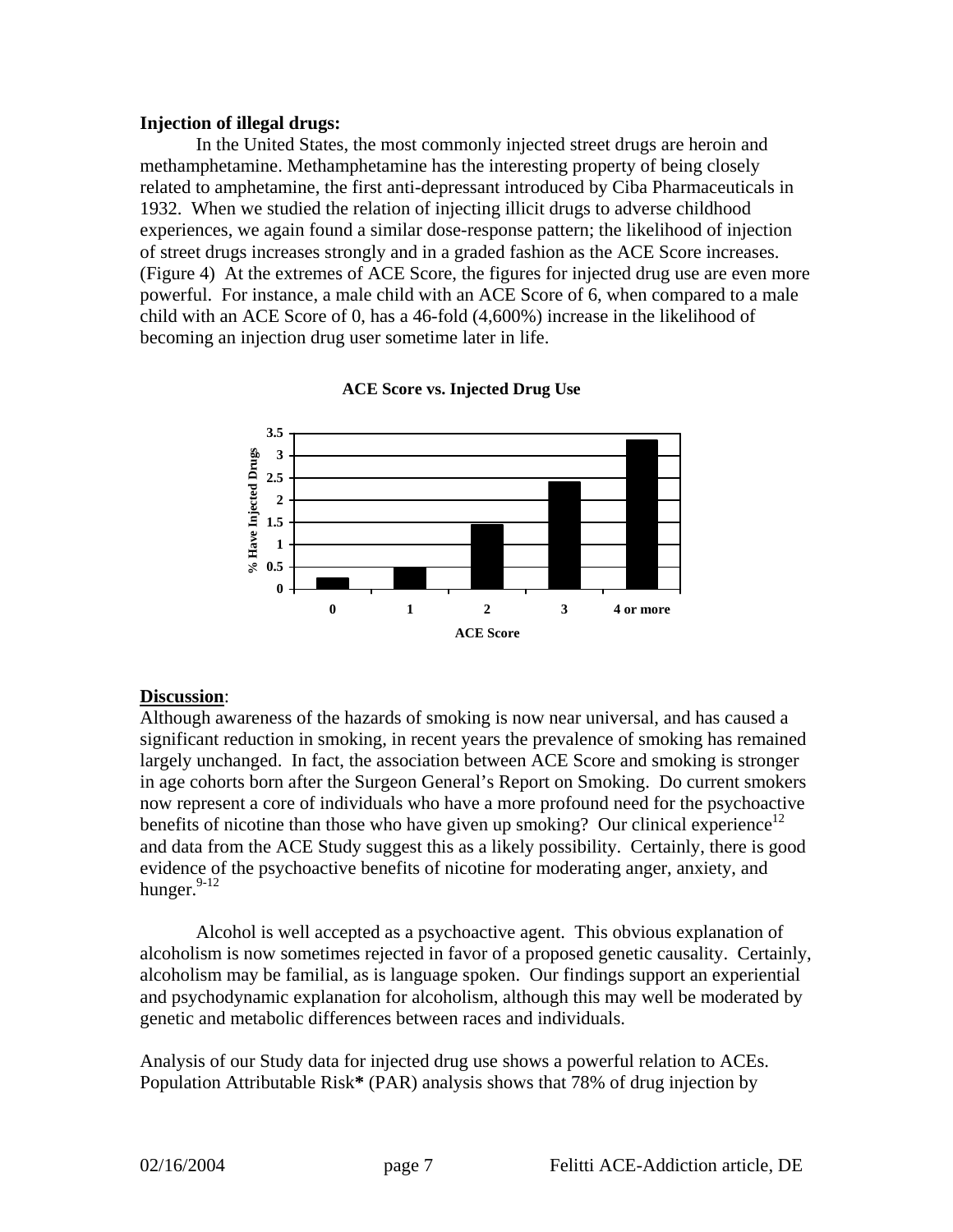women can be attributed to adverse childhood experiences. For men and women combined, the PAR is 67%. Moreover, this PAR has been constant in four age cohorts whose birth dates span a century; this indicates that the relation of adverse childhood experiences to illicit drug use has been constant in spite of major changes in drug availability and in social customs, and in the introduction of drug eradication programs. 17

American soldiers in Vietnam provided an important although overlooked observation. Many enlisted men in Vietnam regularly used heroin. However, only 5% of those considered addicted were still using it 10 months after their return to the US.<sup>15, 16</sup> Treatment did not account for this high recovery rate. Why does not everyone become addicted when they repeatedly inject a substance reputedly as addicting as heroin? If a substance like heroin is not inherently addicting to everyone, but only to a small minority of human users, what determines this selectivity? Is it the substance that is intrinsically addicting, or do life experiences actually determine its compulsive use? Surely its chemical structure remains constant. Our findings indicate that the major factor underlying addiction is adverse childhood experiences that have not healed with time and that are overwhelmingly concealed from awareness by shame, secrecy, and social taboo. The compulsive user appears to be one who, not having other resolutions available, unconsciously seeks relief by using materials with known psychoactive benefit, accepting the known long-term risk of injecting illicit, impure chemicals. The ACE Study provides population-based clinical evidence that unrecognized adverse childhood experiences are a major, if not the major, determinant of who turns to psychoactive materials and becomes 'addicted'.

Given that the conventional concept of addiction is seriously flawed, and that we have presented strong evidence for an alternative explanation, we propose giving up our old mechanistic explanation of addiction in favor of one that explains it in terms of its psychodynamics: unconscious although understandable decisions being made to seek chemical relief from the ongoing effects of old trauma, often at the cost of accepting future health risk. Expressions like 'self-destructive behavior' are misleading and should be dropped because, while describing the acceptance of long-term risk, they overlook the importance of the obvious short-term benefits that drive the use of these substances.

This revised concept of addiction suggests new approaches to primary prevention and treatment. The current public health approach of repeated cautionary warnings has demonstrated its limitations, perhaps because the cautions do not respect the individual when they exhort change without understanding. Adverse childhood experiences are widespread and typically unrecognized. These experiences produce neurodevelopmental and emotional damage, and impair social and school performance. By adolescence, children have a sufficient skill and independence to seek relief through a small number of mechanisms, many of which have been in use since biblical times: drinking alcohol, sexual promiscuity, smoking tobacco, using psychoactive materials, and overeating. These coping devices are manifestly effective for their users, presumably through their ability to modulate the activity of various neurotransmitters. Nicotine, for instance, is a

*\* Population Attributable Risk is a simple concept, although a complex calculation, that describes in a population that portion of a risk factor that can be attributed to a particular cause.*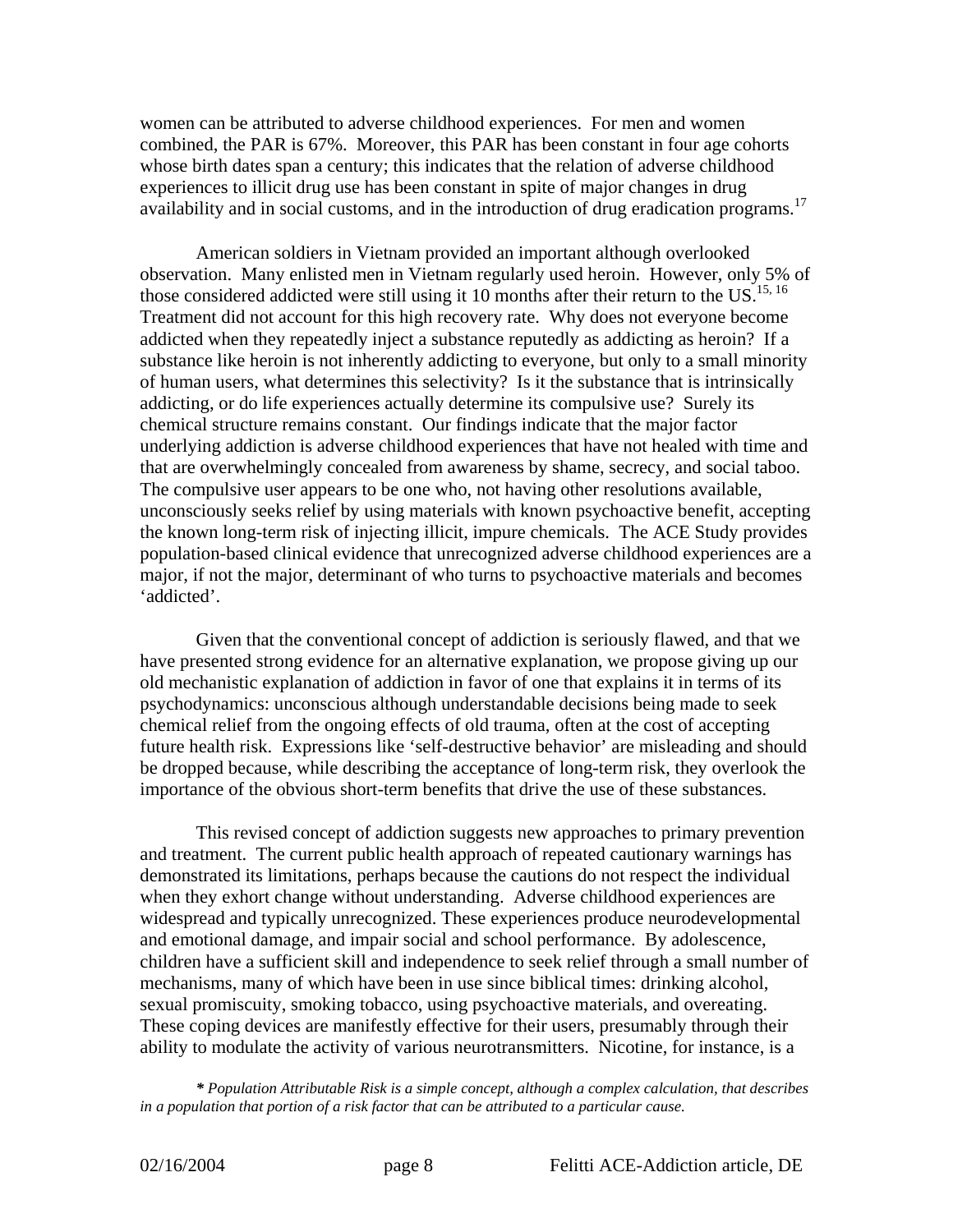powerful substitute for the neurotransmitter acetylcholine. Not surprisingly, the level of some neurotransmitters varies genetically between individuals<sup>18</sup>.

It is these coping devices, with their short-term emotional benefits, that often pose long-term risks leading to chronic disease; many lead to premature death. This sequence is depicted in the ACE Pyramid (Figure 5). The sequence is slow, often unstoppable, and is generally obscured by time, secrecy, and social taboo. Time does not heal in most of these instances. Because cause and effect usually lie within a family, it is understandably more comforting to demonize a chemical than to look within. We find that addiction overwhelmingly implies prior adverse life experiences.

The sequence in the ACE Pyramid supports psychoanalytic observations that addiction is primarily a consequence of adverse childhood experiences. Moreover, it does so by a population-based study, thereby escaping the potential selection bias of individual case reports. Addiction is not a brain disease, nor is it caused by chemical imbalance or genetics. Addiction is best viewed as an understandable, unconscious, compulsive use of psychoactive materials in response to abnormal prior life experiences, most of which are concealed by shame, secrecy, and social taboo.



Our findings show that childhood experiences profoundly and causally shape adult life. 'Chemical imbalances', whether genetically modulated or not, are the necessary intermediary mechanisms by which these causal life experiences are translated into manifest effect. It is important to distinguish between cause and mechanism. Uncertainty and confusion between the two will lead to needless polemics and misdirected efforts for preventing or treating addiction, whether on a social or an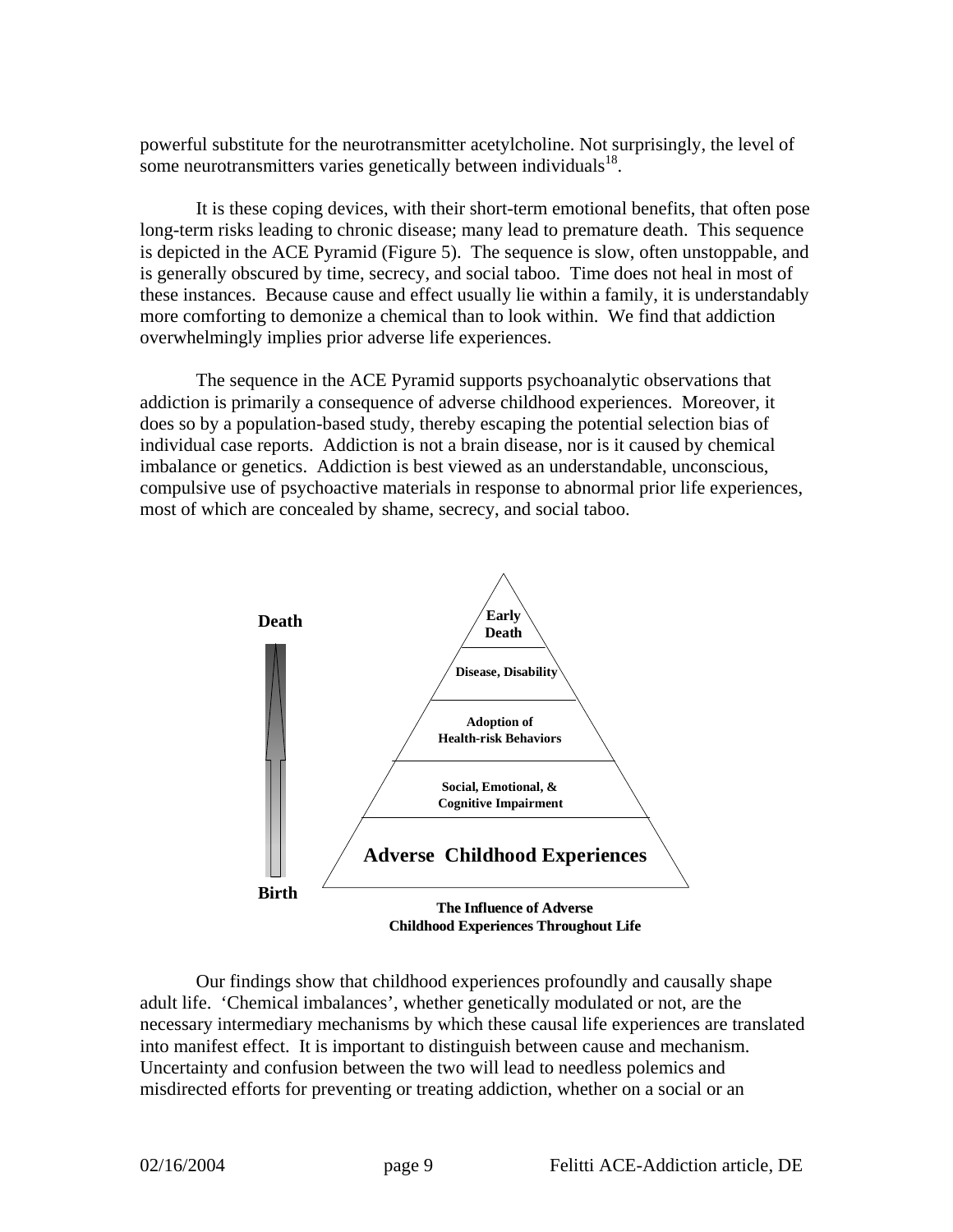individual scale. Our findings also make it clear that studying any one category of adverse experience, be it domestic violence, childhood sexual abuse, or other forms of family dysfunction is a conceptual error. None occur *in vacuuo*; they are part of a complex systems failure: one does not grow up with an alcoholic where everything else in the household is fine.

### **Treatment:**

If we are to improve the current unhappy situation, we must in medical settings routinely screen at the earliest possible point for adverse childhood experiences. It is feasible and acceptable to carry out mass screening for ACEs in the context of comprehensive medical evaluation. This identifies cases early and allows treatment of basic causes rather than vainly treating the symptom of the moment. We have screened over 450,000 adult members of Kaiser Health Plan for these eight categories of adverse childhood experiences. Our initial screening is by an expanded Review of Systems questionnaire; patients certainly do not spontaneously volunteer this information. 'Yes' answers then are pursued with conventional history taking: "I see that you were molested as a child. *Tell me how that has affected you later in your life."*

Such screening has demonstrable value. Before we screened for adverse childhood experiences, our standardized comprehensive medical evaluation led to a 12% reduction in medical visits during the subsequent year. Later, in a pilot study, an on-site psychoanalyst conducted a one-time interview of depressed patients; this produced a 50% reduction in the utilization of this subset during the subsequent year. However, the reduction occurred only in those depressed patients who were high utilizers of medical care because of somatization disorders. Recently, we evaluated our current approach by a neural net analysis of the records of 135,000 patients who were screened for adverse childhood experiences as part of our redesigned comprehensive medical evaluation. This entire cohort showed an overall reduction of 35% in doctor office visits during the year subsequent to evaluation. $19$ 

Our experience asking these questions indicates that the magnitude of the ACE problem is so great that primary prevention is ultimately the only realistic solution. Primary prevention requires the development of a beneficial and acceptable intrusion into the closed realm of personal and family experience. Techniques for accomplishing such change *en masse* are yet to be developed because each of us, fearing the new and unknown as a potential crisis in self-esteem, often adjusts to the status quo. However, one possible approach to primary prevention lies in the mass media: the story lines of movies and television serials present a major therapeutic opportunity, unexploited thus far, for contrasting desirable and undesirable parenting skills in various life situations.

Because addiction is experience-dependent and not substance-dependent, and because compulsive use of only one substance is actually uncommon, one also might restructure treatment programs to deal with underlying causes rather than to focus on substance withdrawal. We have begun using this approach with benefit in our Obesity Program, and plan to do so with some of the more conventionally accepted addictions.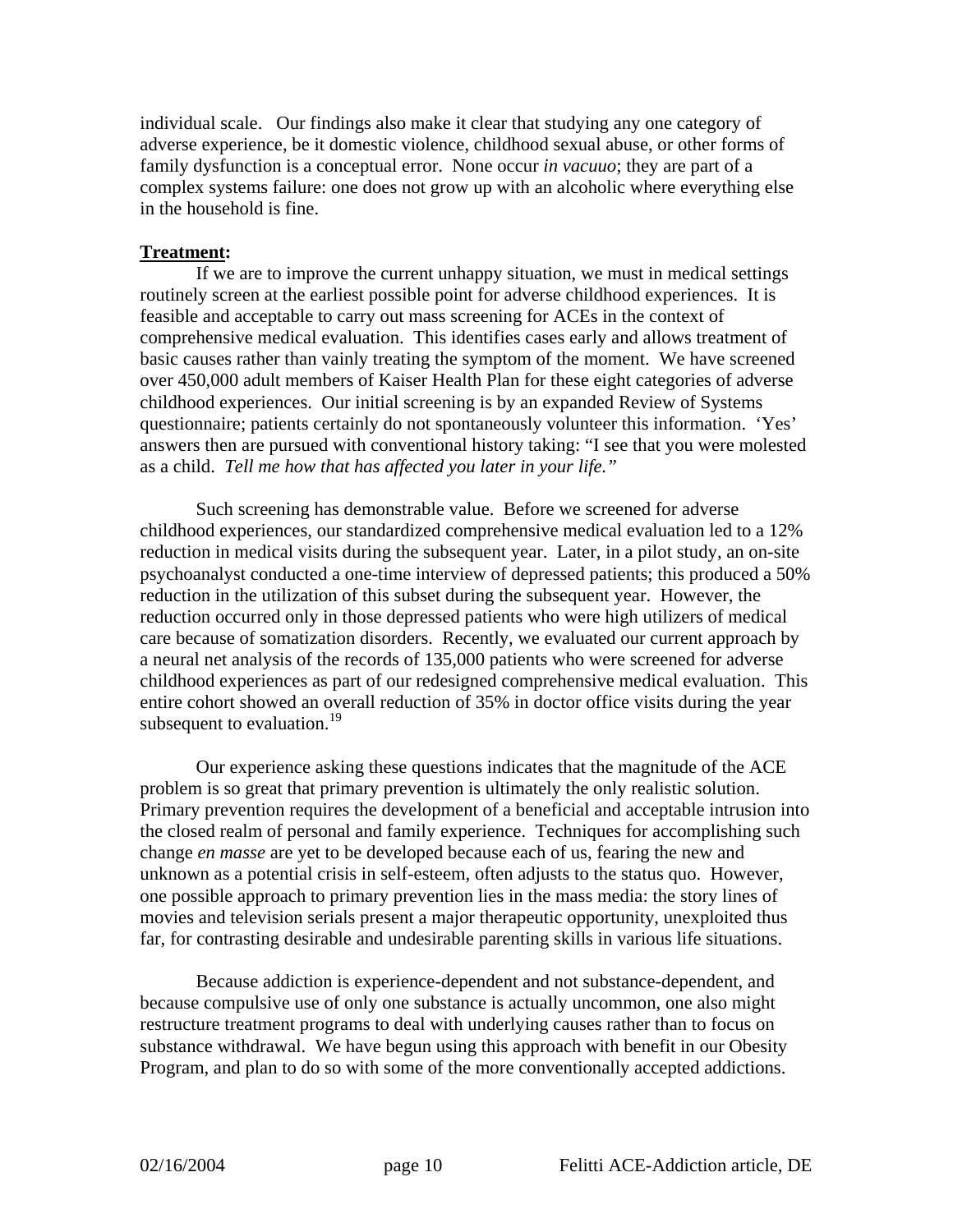## **Conclusion**:

The current concept of addiction is ill founded. Our study of the relationship of adverse childhood experiences to adult health status in over 17,000 persons shows addiction to be a readily understandable although largely unconscious attempt to gain relief from well-concealed prior life traumas by using psychoactive materials. Because it is difficult to get enough of something that doesn't quite work, the attempt is ultimately unsuccessful, apart from its risks. What we have shown will not surprise most psychoanalysts, although the magnitude of our observations in new, and our conclusions are sometimes vigorously challenged by other disciplines.

The evidence supporting our conclusions about the basic cause of addiction is powerful and its implications are daunting. The prevalence of adverse childhood experiences and their long-term effects are clearly a major determinant of the health and social well being of the nation. This is true whether looked at from the standpoint of social costs, the economics of health care, the quality of human existence, the focus of medical treatment, or the effects of public policy. Adverse childhood experiences are difficult issues, made more so because they strike close to home for many of us. Taking them on will create an ordeal of change, but will also provide for many the opportunity to have a better life.

## *Footnote:*

*Abstracts of all past and future ACE Study articles may be found by searching under the author name (Felitti VJ) at the web site for the US National Library of Medicine: <http://www.ncbi.nlm.nih.gov/entrez/query.fcgi>*

*Free subscription is available to an electronic newsletter dealing with various aspects of the ACE Study. Contact: [editor@acestudy.org](mailto:CAIPMredding@cox.net)*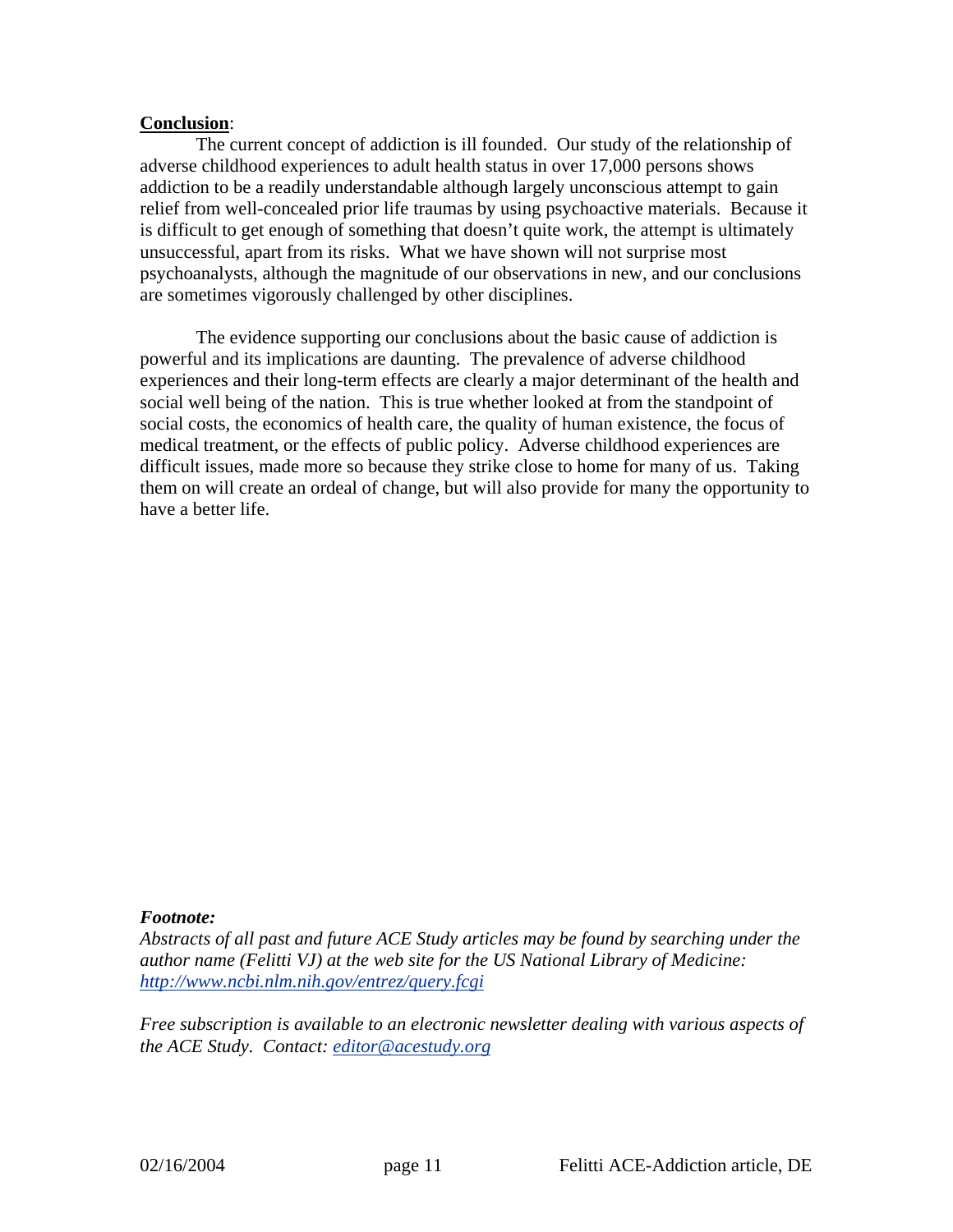# **References**:

- 1. Eliot, TS. Four Quartets. Harcourt, Brace, and World, New York, 1943.
- 2. Felitti VJ, Anda RF, Nordenberg D, Williamson DF, Spitz AM, Edwards V, Koss MP, et al. The relationship of adult health status to childhood abuse and household dysfunction. American Journal of Preventive Medicine. 1998; 14:245- 258.
- 3. Felitti VJ. Long Term Medical Consequences of Incest, Rape, and Molestation. Southern Medical Journal. 1991; 84:328-331.
- 4. Felitti VJ. Childhood Sexual Abuse, Depression, and Family Dysfunction in Adult Obese Patients. Southern Medical Journal. 1993; 86:732-736.
- 5. Brecher EM. Licit and Illicit Drugs. Little Brown, Boston; 1972, p183-192
- 6. Friedman M, Szasz TS. On Liberty and Drugs: Essays on the free market and prohibition. Drug Policy Foundation Press, Washington DC, 1992.
- 7. Gray JP. Why Our Drug Laws Have Failed and What We Can Do About It: A Judicial Indictment of the War on Drugs. Temple University Press, Philadelphia, 2001.
- 8. Anda RF, Croft JB, Felitti VJ, Nordenberg D, Giles WH, Williamson DF, Giovino GA. Adverse childhood experiences and smoking during adolescence and adulthood. Journal of the American Medical Association. 1999; 282:1652-1658.
- 9. Carmody TP. Affect regulation, nicotine addiction, and smoking cessation. J Psychoactive Drugs 1989; 24:111-122.
- 10. Larson PS, Silvette H. Tobacco: Experimental and Clinical Studies, Suppl. 3; Williams & Wilkins, Baltimore, 1975.
- 11. Jaffe JH, Jarvik M. In Lipton MA, DiMascio A, Killam K. Psychopharmacology: A Generation of Progress. Raven Press, NY, 1978. p1665-1676.
- 12. ACE Score 6: Psychoactive benefits of nicotine. Videotaped interview. Department of Preventive Medicine, Kaiser Permanente, San Diego, 1997.
- 13. Anda RF, Williamson DF, Escobedo LG, Mast EE, Giovino GA, Remingtom PL. Depression and the dynamics of smoking. A national perspective. JAMA. 1990 Sep 26;264(12):1541-5.